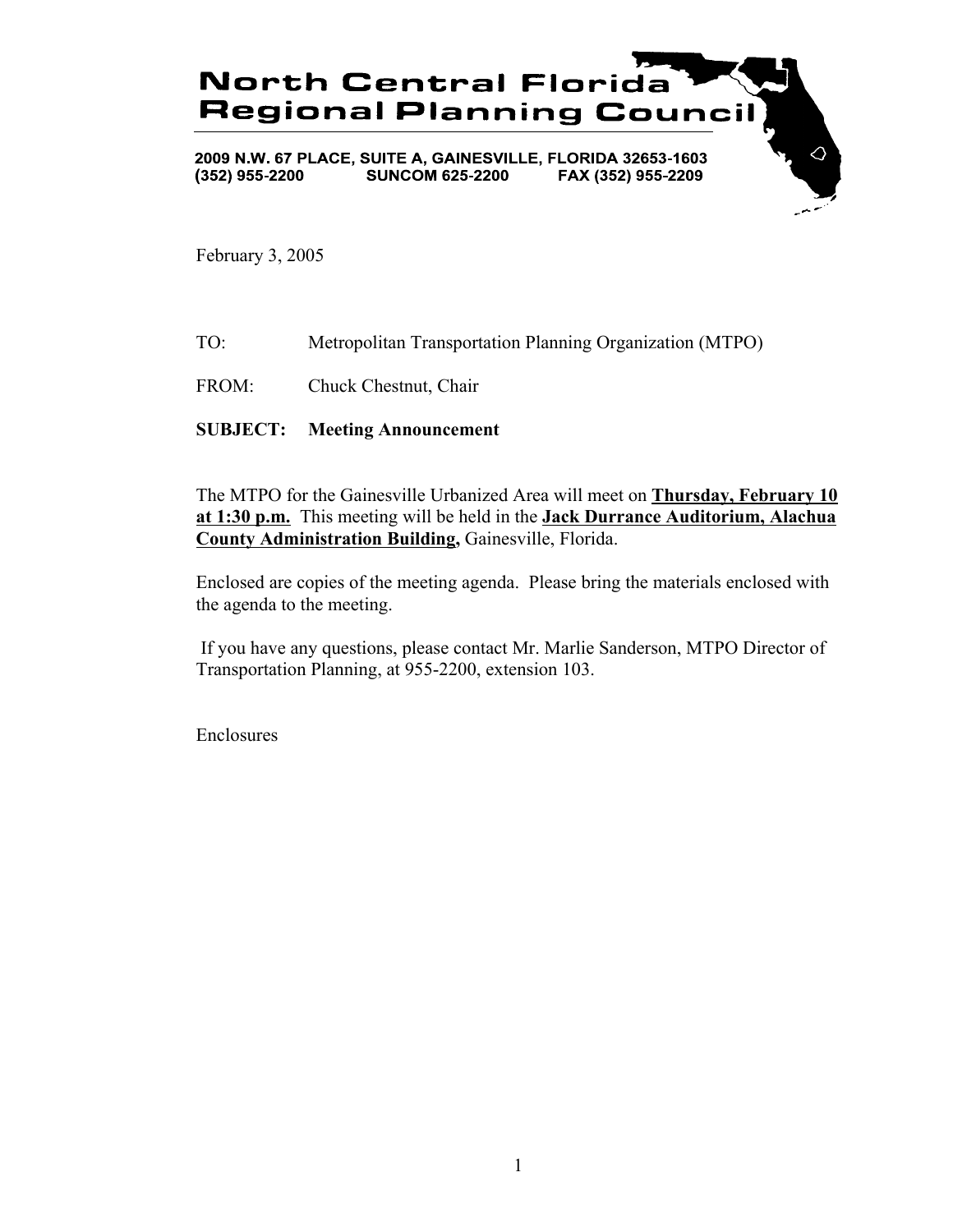

#### **AGENDA**

## **METROPOLITAN TRANSPORTATION PLANNING ORGANIZATION FOR THE GAINESVILLE URBANIZED AREA**

**Jack Durrance Auditorium Thursday, 1:30 p.m.** Alachua County Administration Building February 10, 2005 **Gainesville, Florida**

#### **STAFF RECOMMENDATION**

| Page $*3$   | I.  | <b>APPROVE BOTH AGENDAS</b><br><b>Approval of the Meeting Agenda</b><br>and Consent Agenda                                                     |  |  |  |
|-------------|-----|------------------------------------------------------------------------------------------------------------------------------------------------|--|--|--|
|             |     | The MTPO needs to review and approve both agendas                                                                                              |  |  |  |
| Page $*91$  | П.  | <b>State Road 26A Pedestrian Scale Lighting Plans</b><br><b>APPROVE JOINT</b><br><b>RECOMMENDATIONS</b>                                        |  |  |  |
|             |     | The MTPO needs to decide if it wants domus or traditional (acorn)<br>pedestrian scale lighting on this road west of SW 34 <sup>th</sup> Street |  |  |  |
| Page $*129$ | Ш.  | <b>Gainesville Regional Airport Master Plan RECEIVE PRESENTATION</b>                                                                           |  |  |  |
|             |     | The Airport Director will make a presentation concerning the information<br>that has been developed so far for the update of this Plan         |  |  |  |
|             | IV. | <b>Year 2025 Transportation Plan Update</b>                                                                                                    |  |  |  |
| Page #131   |     | <b>Schedule of Events</b><br><b>APPROVE NOVEMBER PUBLIC HEARING</b><br>$\mathbf{A}$ .                                                          |  |  |  |
|             |     | The MTPO Consultant will discuss the latest schedule for this Plan Update                                                                      |  |  |  |
| Page #137   |     | <b>APPROVE SURVEY</b><br><b>Revised Household Survey</b><br><b>B.</b>                                                                          |  |  |  |
|             |     | The enclosed household survey incorporates MTPO member comments                                                                                |  |  |  |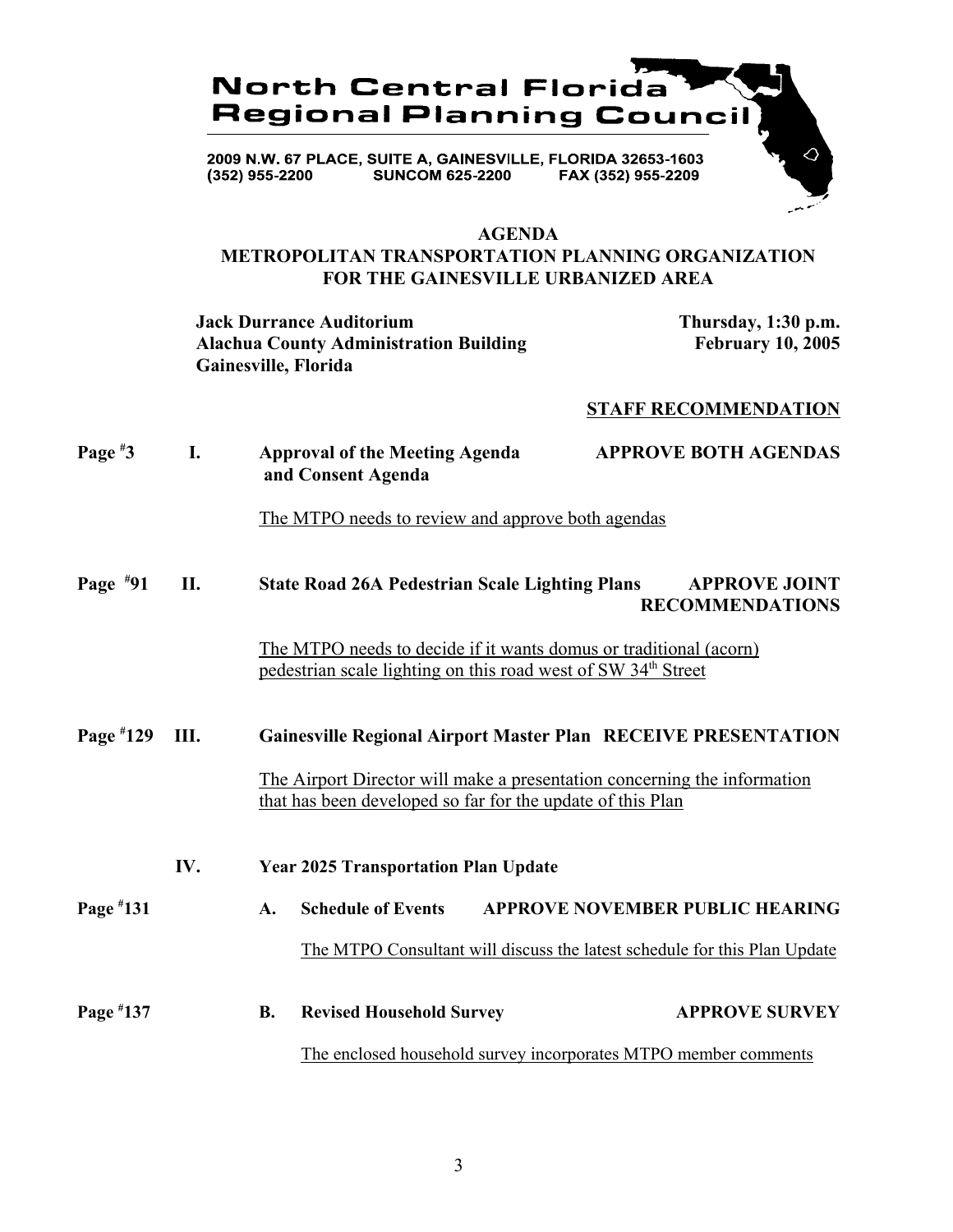| Page $*151$    |     | $\mathbf{C}$ . | <b>Revised Evaluation Factors</b>                                      | <b>APPROVE EVALUATION FACTORS</b> |  |
|----------------|-----|----------------|------------------------------------------------------------------------|-----------------------------------|--|
|                |     |                | The enclosed evaluation factors incorporate MTPO member comments       |                                   |  |
| Page $*157$ V. |     |                | <b>Next MTPO Meeting</b>                                               | <b>AGREE TO MEET ON APRIL 21</b>  |  |
|                |     |                | The next MTPO meeting is currently scheduled for April 21 at 1:30 p.m. |                                   |  |
|                | VI. |                | Comments*                                                              |                                   |  |
|                |     |                | <b>MTPO Members</b><br>A.                                              |                                   |  |
|                |     |                | <b>B.</b><br><b>Citizens</b>                                           |                                   |  |
|                |     |                | C.<br><b>Chair's Report (if necessary)</b>                             |                                   |  |

Please bring the enclosed materials to the meeting. If you have any questions regarding the agenda items or enclosed materials, please contact Mr. Marlie Sanderson, MTPO Director of Transportation Planning, at 955-2200, extension 103.

\*No handout included with the enclosed agenda material.

\\Marlie\public\MS05\MTPO\AGENDA\Feb10.wpd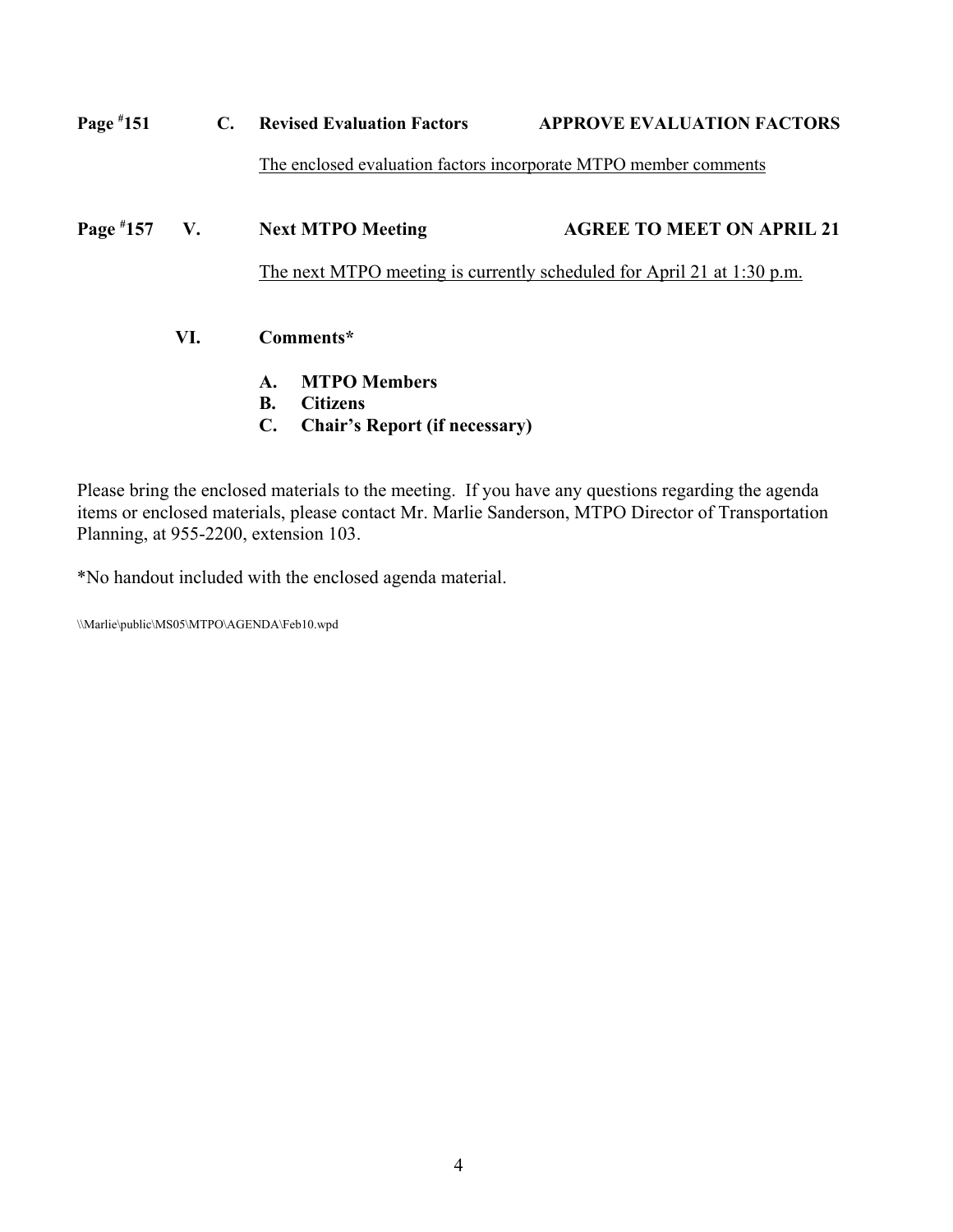# **North Central Florida Regional Planning Council**

2009 N.W. 67 PLACE, SUITE A, GAINESVILLE, FLORIDA 32653-1603 (352) 955-2200 **SUNCOM 625-2200** FAX (352) 955-2209

**CONSENT AGENDA**

# **METROPOLITAN TRANSPORTATION PLANNING ORGANIZATION FOR THE GAINESVILLE URBANIZED AREA**

**Jack Durrance Auditorium Thursday, 1:30 p.m. Alachua County Administration Building February 10, 2005 Gainesville, Florida**

## **STAFF RECOMMENDATION**

**Page # MTPO Minutes- December 9, 2004 APPROVE MINUTES** 

This set of MTPO minutes is ready for review

Page #25 CA. 2 **25 CA. 25 CA. 25 CA. 25 CA. 25 CA. 25 CA. 25 CA. 25 CA. 25 CA. 26 CA. 26 CA. 26 CA. 26 CA. 26 CA. 26 CA. 26 CA. 26 CA. 26 CA. 26 CA. 26 CA. 26 CA. 26 CA. 26 CA. 26 CA. 26 CA. 27 CA. 27 CA. 27 CA. 27 CA. 27 CA. 27 CA. 27 C Resurfacing Project RECOMMENDATION** 

> The Florida Department of Transportation (FDOT) has submitted 60 percent design plans for review

**Page # 47 Preliminary Feasibility Study for APPROVE JOINT Intersection/Interchange Modifications for RECOMMENDATIONS Archer Road and SW 34th Street**

> City Public Works Department staff recommend that MTPO/City/County charrette funds be used to prepare this study

**Page # Fransportation Improvement Program APPROVE JOINT (TIP) Amendments RECOMMENDATION**

> These amendments will bring additional federal transportation funds to this area for Regional Transit System and the Airport projects

Page #61 CA. 5 **Fear 2025 Transportation Plan Update NO ACTION REQUIRED Existing Plus Committed (E+C) Network**

The proposed  $E+C$  network includes Main Street and SW 24<sup>th</sup> Avenue